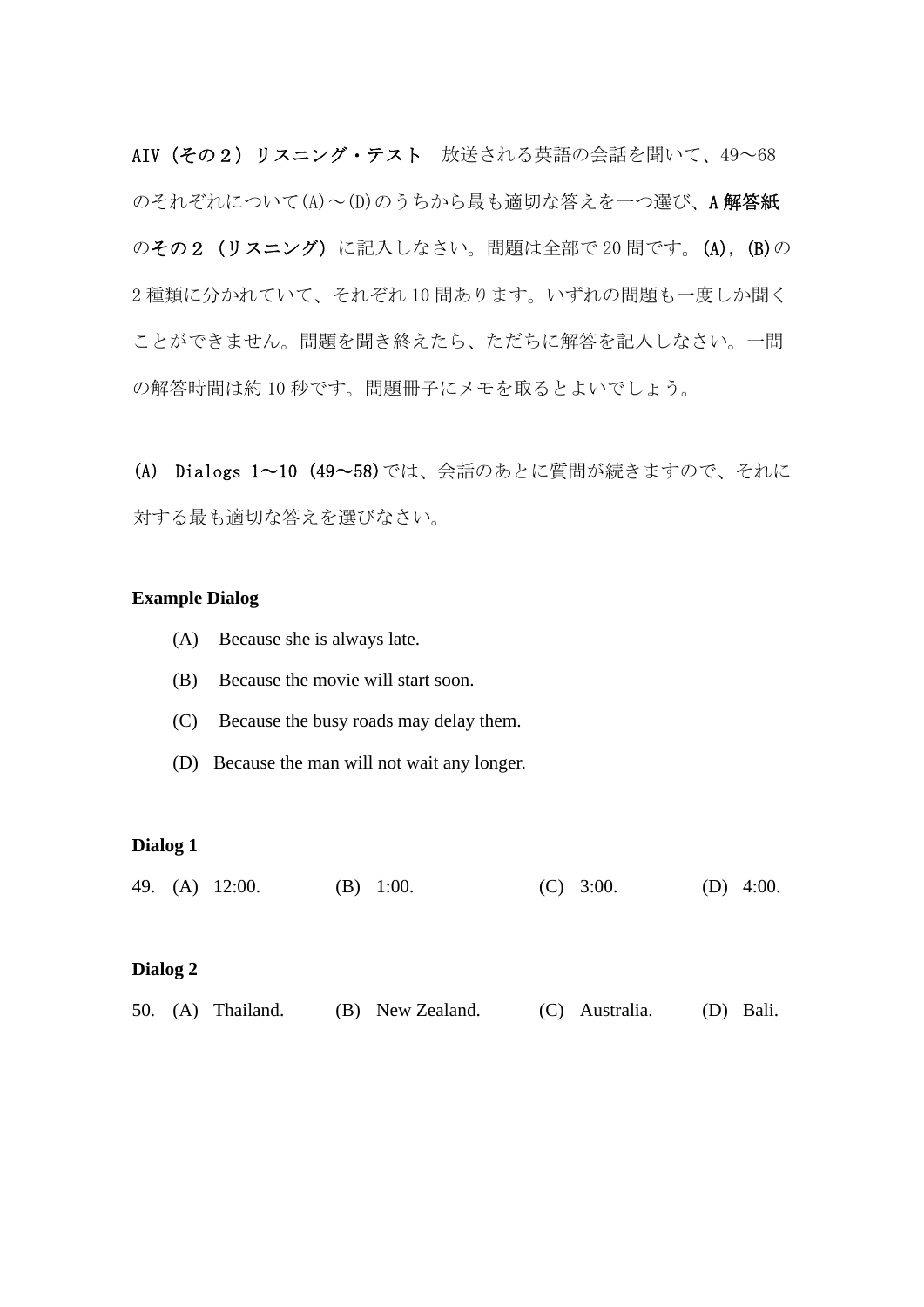### **Dialog 3**

|  | 51. $(A)$ The music. | $(B)$ The story.         |
|--|----------------------|--------------------------|
|  | $(C)$ The acting.    | (D) The special effects. |

# **Dialog 4**

52. (A) The city council refused to give permits to taxi drivers.

- (B) Taxi drivers protested against the city council.
- (C) Traffic was stopped for the entire day.
- (D) The city council stopped taxis entering the station.

# **Dialog 5**

|  | 53. (A) His computer screen was broken. | (B) His battery had no power.   |
|--|-----------------------------------------|---------------------------------|
|  | (C) His password was wrong.             | (D) His hard drive was damaged. |

#### **Dialog 6**

|  | 54. (A) He got lost in the airport. | (B) He couldn't find the check-in counter. |
|--|-------------------------------------|--------------------------------------------|
|  |                                     |                                            |

(C) His train was delayed. (D) He forgot his passport.

#### **Dialog 7**

|  | 55. (A) On Friday. | (B) On Saturday. |
|--|--------------------|------------------|
|  | $(C)$ On Sunday.   | (D) On Monday.   |

#### **Dialog 8**

|  | 56. (A) By bus.                      | (B) By the City Line. |
|--|--------------------------------------|-----------------------|
|  | (C) By the City Line and Metro Line. | (D) By taxi.          |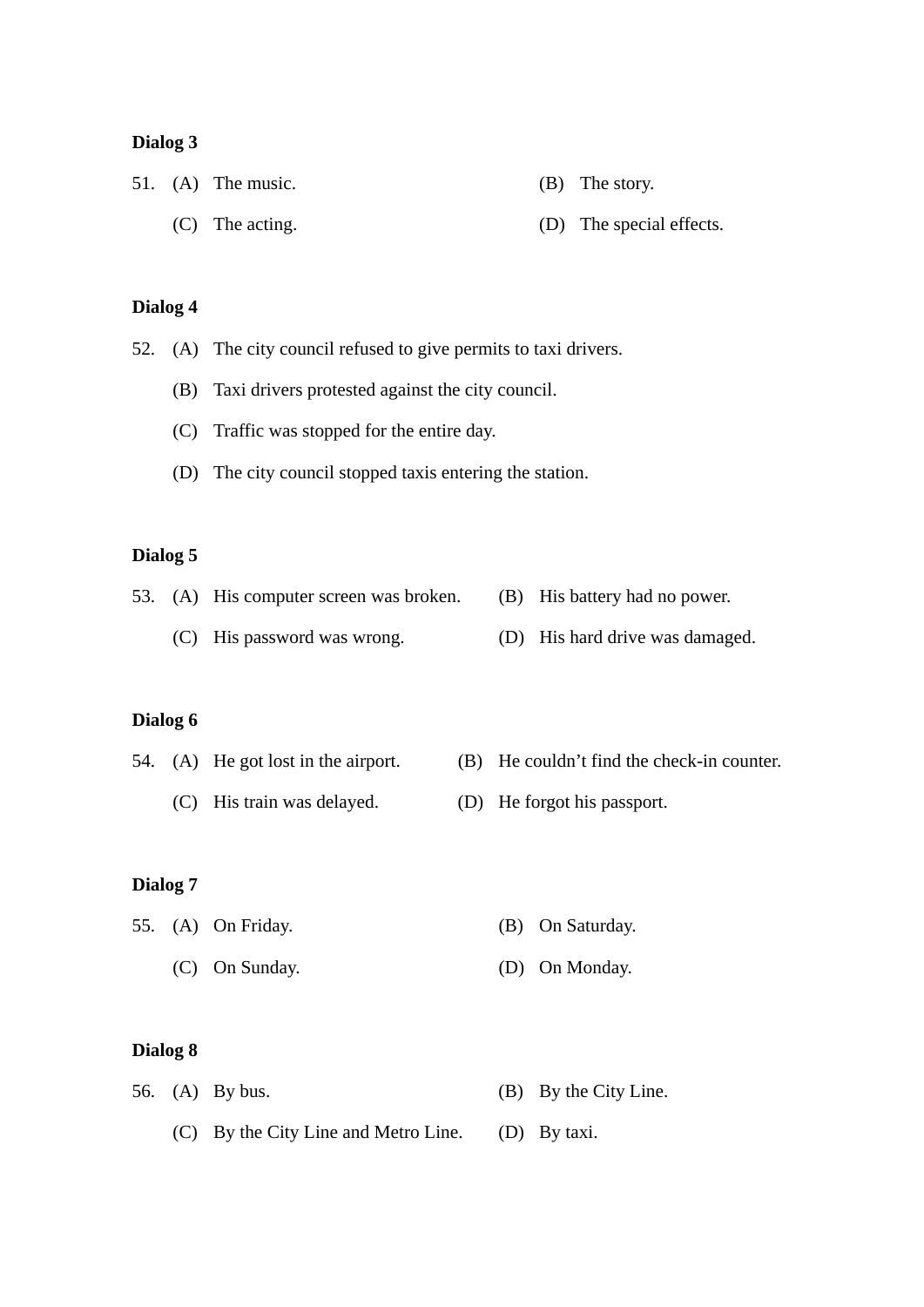#### **Dialog 9**

|           | 57. (A) Blue.       | (B) | Yellow.         | (C) | Gray.           | $(D)$ Red.       |
|-----------|---------------------|-----|-----------------|-----|-----------------|------------------|
|           |                     |     |                 |     |                 |                  |
|           |                     |     |                 |     |                 |                  |
| Dialog 10 |                     |     |                 |     |                 |                  |
|           | 58. (A) $6:00$ a.m. |     | (B) $8:00$ a.m. |     | (C) $9:00$ a.m. | (D) $10:00$ a.m. |
|           |                     |     |                 |     |                 |                  |
|           |                     |     |                 |     |                 |                  |

(B) Passages 1~4 (59~68)では、英文(Passage)を聞いて、印刷された質問に 対する最も適切な答えを選びなさい。なお、Passage 1 と Passage 2 にはそれぞ れ質問が二つ、Passage 3 と Passage 4 にはそれぞれ質問が三つあります。例題 はありません。

### **Passage 1**

59. How many tables will the guests be seated at for lunch?

| $(A)$ One.                                          | $(B)$ Two. | $(C)$ Three.       | $(D)$ Four. |
|-----------------------------------------------------|------------|--------------------|-------------|
| 60. On what date is this conversation taking place? |            |                    |             |
| $(A)$ August 10th.                                  |            | $(B)$ August 11th. |             |
| $(C)$ August 12th.                                  |            | (D) August 14th.   |             |

#### **Passage 2**

- 61. To get to the zoo, the woman says that they will need to spend  $($ ) driving on local roads.
- (A) one hour (B) one and a half hours
- (C) two hours (D) two and a half hours
- 62. It will be ( ) for each of the man's parents to enter the zoo.
- (A) \$20 (B) \$10 (C) \$5 (D) free